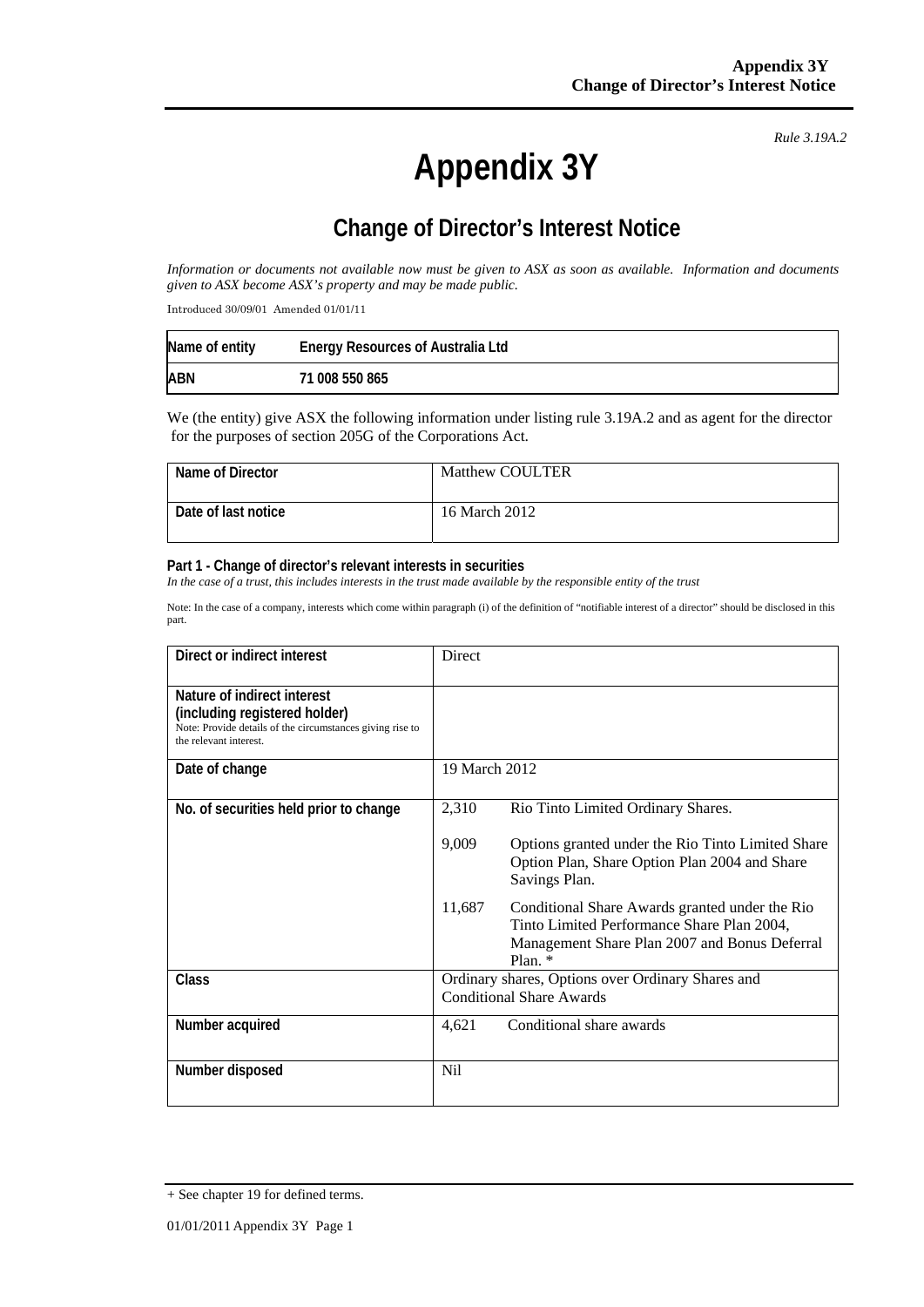| <b>Value/Consideration</b>                                                                                                                                                 |        |                                                                                                                                                               |
|----------------------------------------------------------------------------------------------------------------------------------------------------------------------------|--------|---------------------------------------------------------------------------------------------------------------------------------------------------------------|
| Note: If consideration is non-cash, provide details and<br>estimated valuation                                                                                             |        | See "Nature of Change" below.                                                                                                                                 |
| No. of securities held after change                                                                                                                                        | 2,310  | Rio Tinto Limited Ordinary Shares.                                                                                                                            |
|                                                                                                                                                                            | 9,009  | Options granted under the Rio Tinto Limited Share<br>Option Plan, Share Option Plan 2004 and Share<br>Savings Plan.                                           |
|                                                                                                                                                                            | 16,308 | Conditional Share Awards granted under the Rio<br>Tinto Limited Performance Share Plan 2004,<br>Management Share Plan 2007 and Bonus Deferral<br>Plan.        |
| Nature of change<br>Example: on-market trade, off-market trade, exercise of<br>options, issue of securities under dividend reinvestment<br>plan, participation in buy-back | 2,390  | Conditional Share Awards were granted on 19<br>March 2012 at no cost in accordance with the rules<br>of the Rio Tinto Limited Performance Share Plan<br>2004. |
|                                                                                                                                                                            | 1,434  | Conditional Share Awards were granted on 19<br>March 2012 at no cost in accordance with the rules<br>of the Rio Tinto Limited Management Share Plan<br>2007.  |
|                                                                                                                                                                            | 797    | Conditional Share Awards were granted on 19<br>March 2012 at no cost in accordance with the rules<br>of the Rio Tinto Limited Bonus Deferral Plan.            |

\* In addition, in accordance with the rules of the Bonus Deferral Plan and Management Share Plan upon vesting Mr Coulter may receive additional Rio Tinto Limited ordinary shares in lieu of dividends that would have been paid to him in the period from grant on the base number of shares the subject of the Conditional Share Award that vest.

### **Part 2 – Change of director's interests in contracts**

Note: In the case of a company, interests which come within paragraph (ii) of the definition of "notifiable interest of a director" should be disclosed in this part.

| Detail of contract                                                                                                                                                          | N/A |
|-----------------------------------------------------------------------------------------------------------------------------------------------------------------------------|-----|
| Nature of interest                                                                                                                                                          | N/A |
| Name of registered holder<br>(if issued securities)                                                                                                                         | N/A |
| Date of change                                                                                                                                                              | N/A |
| No. and class of securities to which<br>interest related prior to change<br>Note: Details are only required for a contract in relation<br>to which the interest has changed | N/A |
| Interest acquired                                                                                                                                                           | N/A |
| Interest disposed                                                                                                                                                           | N/A |
| <b>Value/Consideration</b><br>Note: If consideration is non-cash, provide details and<br>an estimated valuation                                                             | N/A |

<sup>+</sup> See chapter 19 for defined terms.